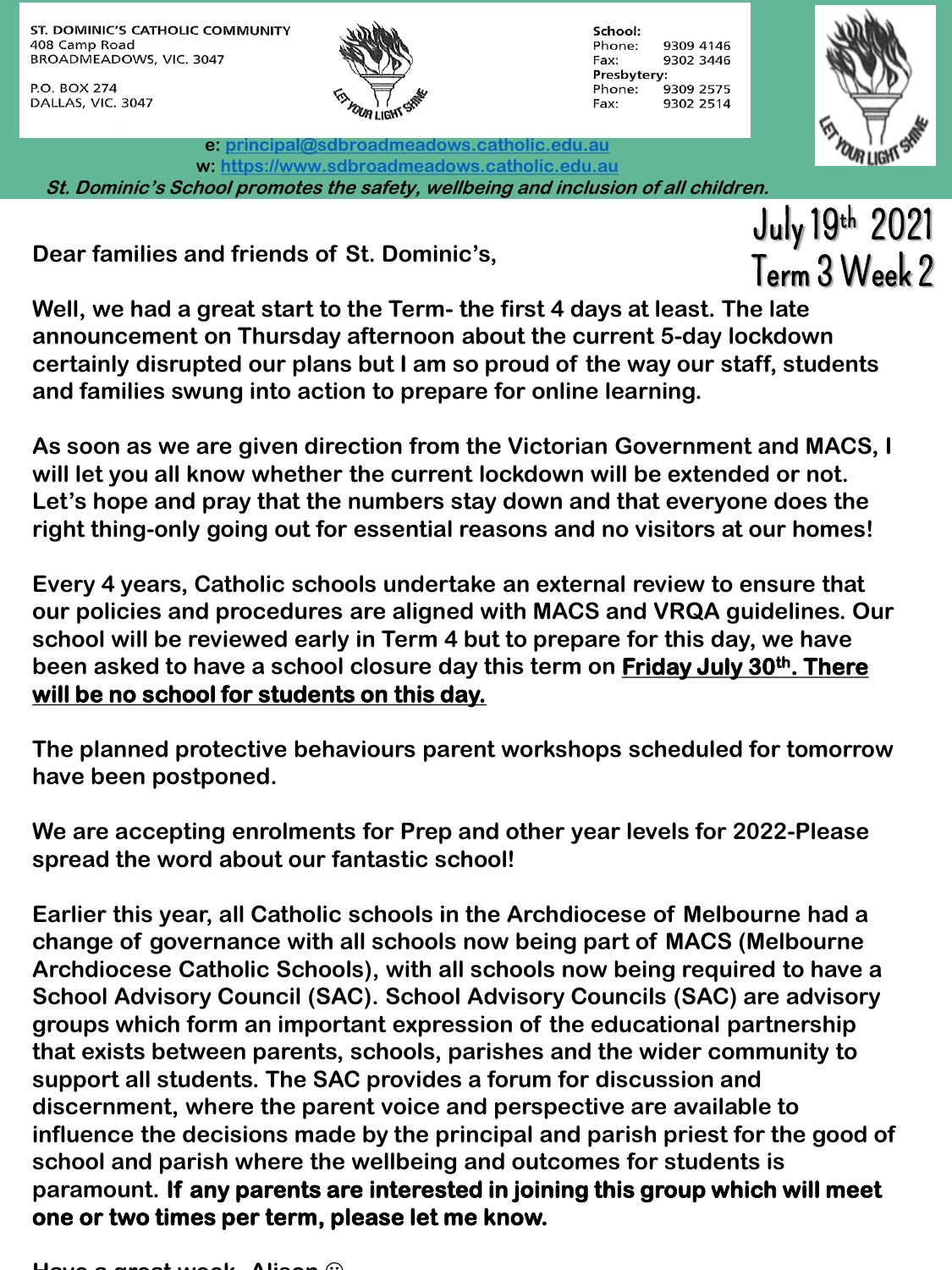ST. DOMINIC'S CATHOLIC COMMUNITY 408 Camp Road BROADMEADOWS, VIC. 3047

P.O. BOX 274 DALLAS, VIC. 3047



School: 9309 4146 Phone: Fax: 9302 3446 Presbytery: Phone: 9309 2575 9302 2514 Fax:



**e: [principal@sdbroadmeadows.catholic.edu.au](mailto:principal@sdbroadmeadows.catholic.edu.au)**

**w: https://www.sdbroadmeadows.catholic.edu.au St. Dominic's School promotes the safety, wellbeing and inclusion of all children.**

## **Term 3 Important Dates**

|                                                           | <b>TERM 3 CALENDAR</b>                                                    |  |  |
|-----------------------------------------------------------|---------------------------------------------------------------------------|--|--|
|                                                           | Some important dates for the coming weeks (more to<br>come)               |  |  |
| July 30th                                                 | No school for students- School Closure Day                                |  |  |
| August 5th                                                | <b>Year 1 Collingwood Children's Farm Excursion</b>                       |  |  |
| August 6th                                                | <b>Prep Break Making incursion</b>                                        |  |  |
| August 17th                                               | 5/6S to Strathmore excursion                                              |  |  |
| <b>August 26th</b>                                        | <b>Year 1 Zoo Excursion</b>                                               |  |  |
| August 27th                                               | <b>Book Week dress up day</b>                                             |  |  |
| August 31st                                               | <b>Art Show</b>                                                           |  |  |
| September 1st                                             | <b>Art Show</b>                                                           |  |  |
| September 3rd                                             | <b>Father's Day Stall and Breakfast</b>                                   |  |  |
| September 8th<br>and 9th                                  | <b>Parent Teacher Interviews-early finish days for</b><br><b>students</b> |  |  |
| <b>September</b><br>11 <sup>th</sup> and 12 <sup>th</sup> | <b>Sacrament of First Eucharist for Year 4 and 5</b><br><b>students</b>   |  |  |
| <b>September</b><br><b>17th</b>                           | <b>Last day of Term 3</b>                                                 |  |  |



**Like us on Facebook-St. Dominic's Catholic Primary School Broadmeadows**